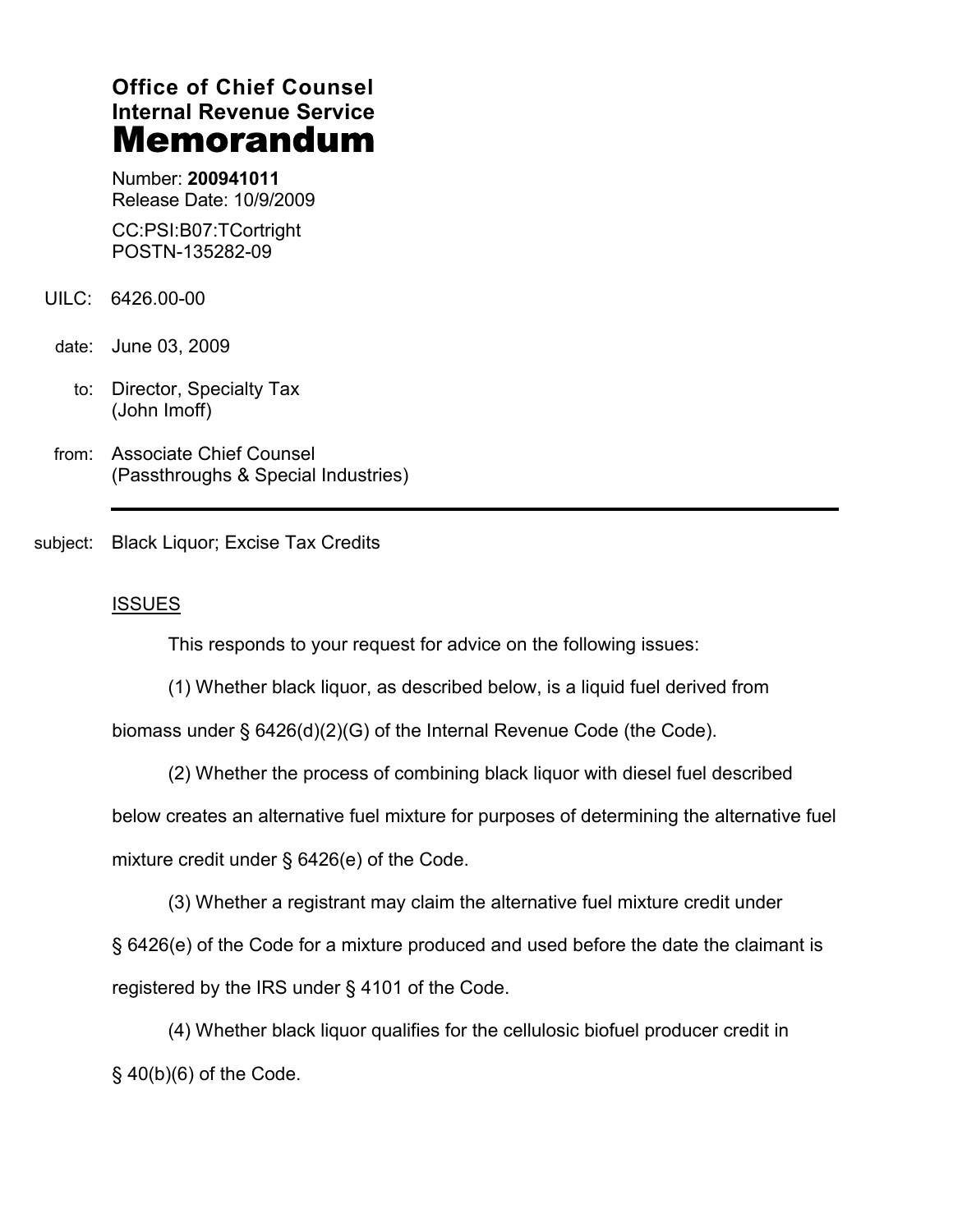### **CONCLUSIONS**

(1) Black liquor, as described above, is a liquid fuel derived from biomass under  $§ 6426(d)(2)(G).$ 

(2) The process of combining black liquor with diesel fuel described above creates an alternative fuel mixture for purposes of determining the alternative fuel mixture credit under § 6426(e).

(3) A registrant may claim the alternative fuel mixture credit under § 6426(e) of the Code for a mixture produced and used before the date the claimant is registered by the IRS under § 4101 for any open past period.

(4) Black liquor may qualify for the § 40(b)(6) cellulosic biofuel producer credit or the § 6426(e) alternative fuel mixture credit, but not both.

#### FACTS

Based on the facts provided, black liquor is the name given to a byproduct of the paper milling process in kraft mills. Generally, wood chips from debarked tree logs are pulped by using certain chemicals (called white liquor), heat, and pressure to separate lignin and other components of the wood from the cellulose fibers in the wood chips. The cellulose fibers are separated for further processing into paper.

The remaining black liquor (including the lignin and spent chemicals) is an aqueous solution with the consistency of molasses. Its chemical composition often includes approximately 75% organic matter and 25% inorganic matter by weight, depending of the type of wood chips used, but does not include alcohol or biodiesel. Black liquor is generally not stored because of the continuous nature of the kraft milling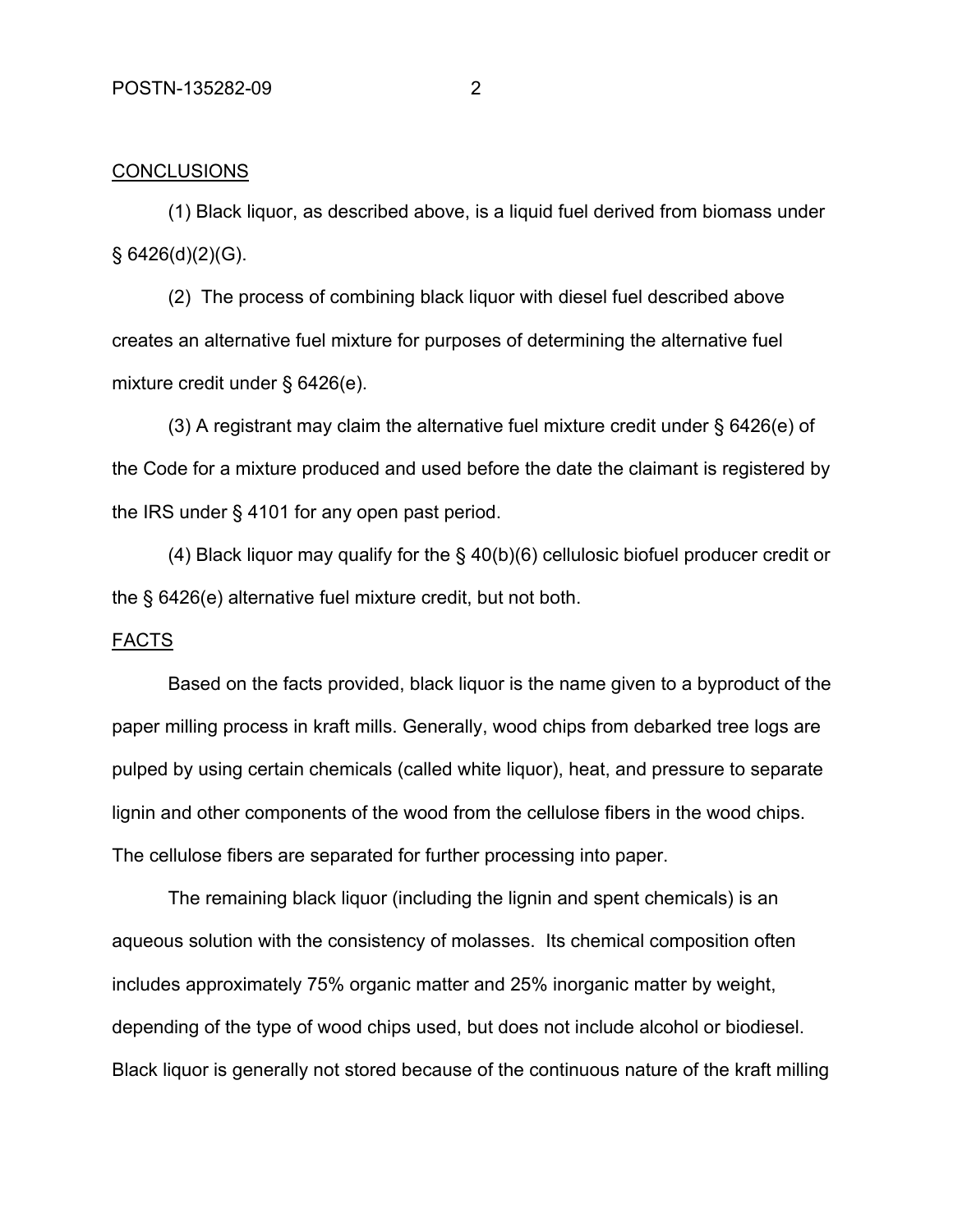POSTN-135282-09 3

process; however, when it is stored, it must be kept in a container and cannot be stored in a pile like sand or wood chips.

After being separated from the cellulose, black liquor is concentrated to remove much of the water content and is blended with at least 0.1 percent (by volume) of diesel fuel. The temperature of the black liquor and diesel fuel combination is increased before the combination is sprayed into a recovery boiler for combustion. The diesel fuel is added only to support the alternative fuel mixture credit; otherwise, there is no practical reason to add the diesel fuel. In the recovery boiler, the diesel fuel and the organic matter of the black liquor are burned away, generating steam to produce electrical energy. (Most of the inorganic matter is recycled into the kraft milling process as white liquor.) The electricity powers the paper mill and any excess can be sold to third parties, such as power companies.

#### LAW AND ANALYSIS

Effective October 1, 2006, § 6426(e)(1) of the Code allows a 50 cents credit against a claimant's taxable fuel liability for each gallon of alternative fuel used to produce an alternative fuel mixture that the mixture producer sells for use or uses as a fuel in its trade or business. Section 6426(e)(2) provides that "alternative fuel mixture" means a mixture of alternative fuel and taxable fuel (that is, gasoline, diesel fuel, or kerosene) that is sold for use or used as a fuel by the mixture producer.

Under section 2(b) of Notice 2006-92, 2006-2 C.B. 774, "alternative fuel mixture" means a mixture of alternative fuel and taxable fuel that contains at least 0.1 percent of taxable fuel. Section 2(f)(1) provides that a mixture is "used as a fuel" when it is consumed in the production of energy, including in a furnace to produce heat.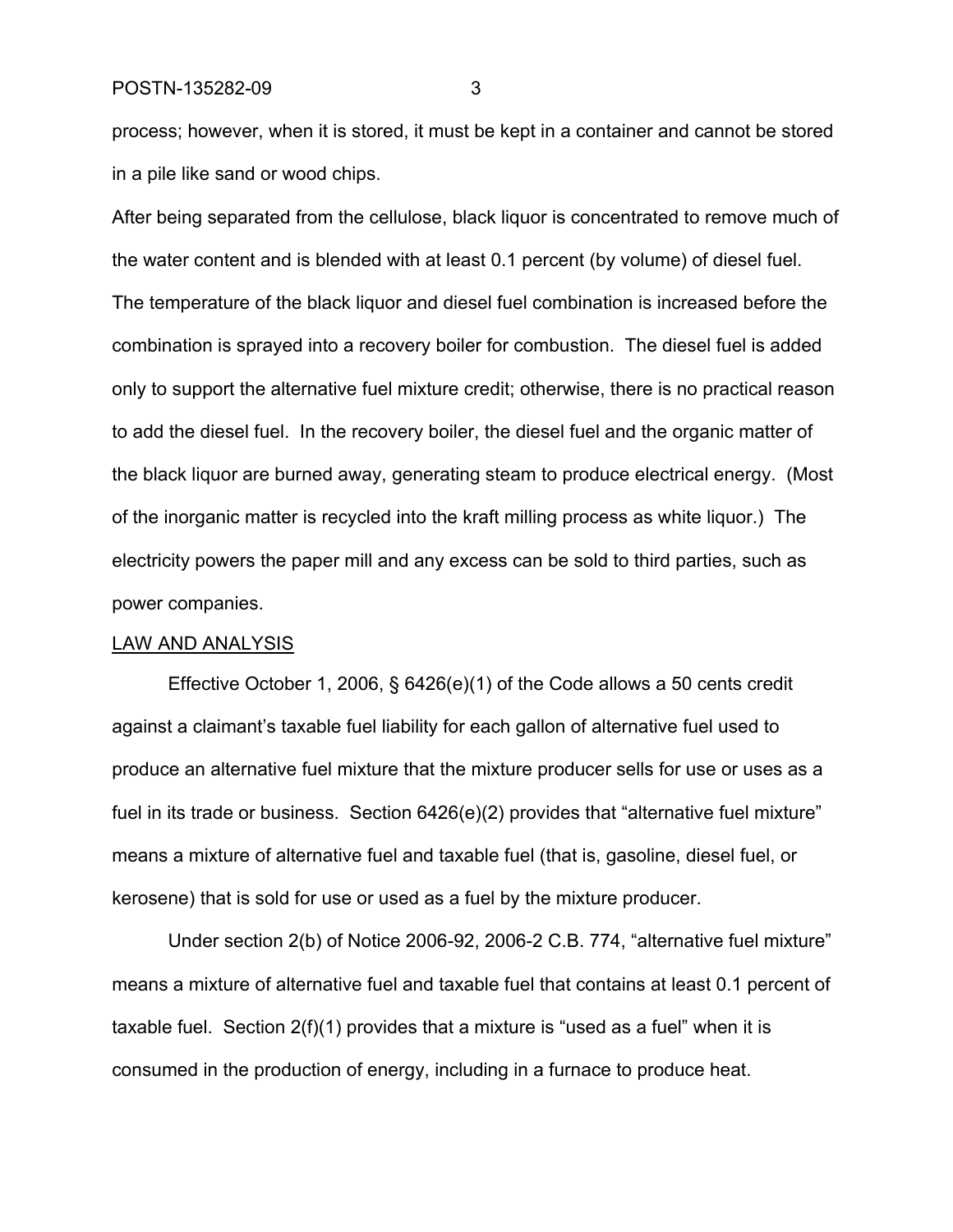Under § 6426(d)(2)(G), "alternative fuel" includes liquid fuel derived from biomass (as defined in section  $45K(c)(3)$ ). Section  $45K(c)(3)$  defines "biomass" as any organic matter other than oil and natural gas (or any product thereof), and coal (including lignite) or any product thereof.

Claimants that have an alternative fuel mixture credit amount that exceeds their taxable fuel tax liability may claim a payment for the excess under  $\S$  6427(e)(1). These claims for payment may also be made as a claim for a refundable income tax credit under § 34 on the claimant's income tax return.

Under § 6427(e)(4), each alternative fuel mixture claimant must be registered by the IRS before making any claim. But once registered, a claimant may claim for any open past period. Section 6427(i)(3) provides that an alternative fuel mixture credit claim must be made on or before the last day of the first quarter following the following the earliest quarter included in the claim. (For example, a claim that includes January 1 must be made by June 30.) However, if a claimant did not file a timely claim under the rules of § 6427(i)(3) because the claimant was not registered by the IRS, the claim may be made instead under § 34 on a timely filed or amended income tax return after the claimant is registered by the IRS.

Section 15332 of the Food, Conservation, and Energy Act of 2008 (Pub. L. 110- 234) added the cellulosic biofuel producer credit to § 40(b)(6) of the Code. As relevant to black liquor, § 40(b)(6) allows a \$1.01 per gallon nonrefundable income tax credit for each gallon of qualified cellulosic biofuel production of the producer for the taxable year. "Cellulosic biofuel" means any liquid fuel that is (1) produced in the United States and used as fuel in the United States, (2) derived from lignocellulosic or hemicellulosic